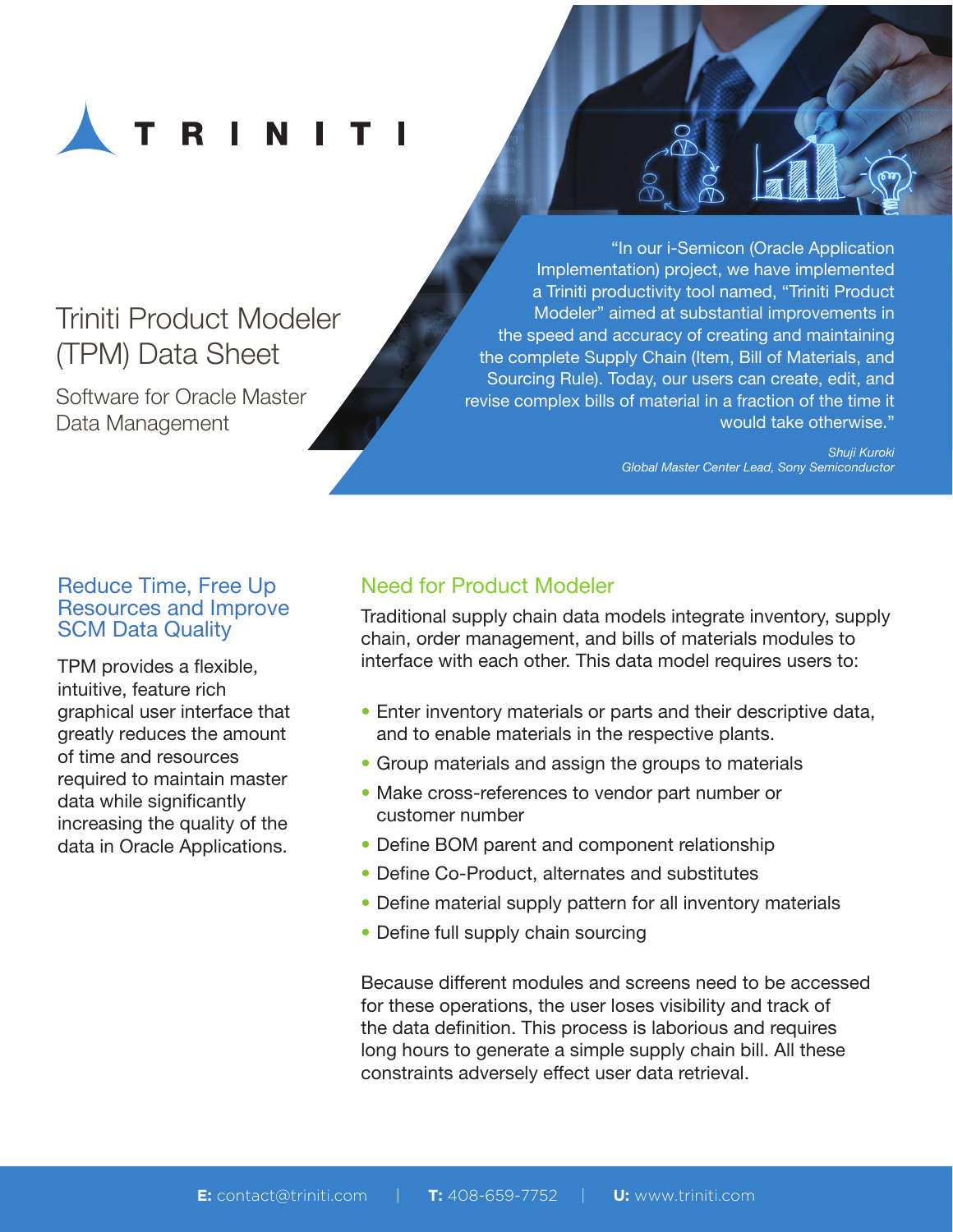Triniti developed Triniti Product Modeler (TPM) to provide a centralized user interface to build all master data. TPM offers the user better control and management of data and presents the data in a user-friendly format. Using TPM significantly reduces time in building a complex supply chain structure.

## Observed Productivity Results Using TPM: 85.6% Reduction in Time! Supply Chain Bill Creation: TPM Vs Oracle Applications Front End

| <b>ACTIVITY</b>                                                                  | <b>Total User Time</b>                                   |              | <b>Number of Screens</b>                                 |            |
|----------------------------------------------------------------------------------|----------------------------------------------------------|--------------|----------------------------------------------------------|------------|
|                                                                                  | <b>Oracle</b><br><b>Applications</b><br><b>Front End</b> | <b>TPM</b>   | <b>Oracle</b><br><b>Applications</b><br><b>Front End</b> | <b>TPM</b> |
| <b>Bill of Material</b><br>Creation (FG-TS-<br>AS-DI-MS-RW<br><b>BOM</b> levels) | 14 min 39 sec                                            | 2 min 25 sec | 21                                                       |            |
| <b>SR Creation</b><br>(FG-TS-AS-<br>DIMS-RW)                                     | 12 min 10 sec                                            |              | 4                                                        |            |
| <b>Bill of Material</b><br>Creation<br>(Alternate for the<br>above case)         | 2 min 40 sec                                             | 1 min 50 sec | $\overline{2}$                                           |            |
| <b>TOTAL</b>                                                                     | <b>29 min 29 sec</b>                                     | 4 min 15 sec | 29                                                       |            |

**ATRINITI** 

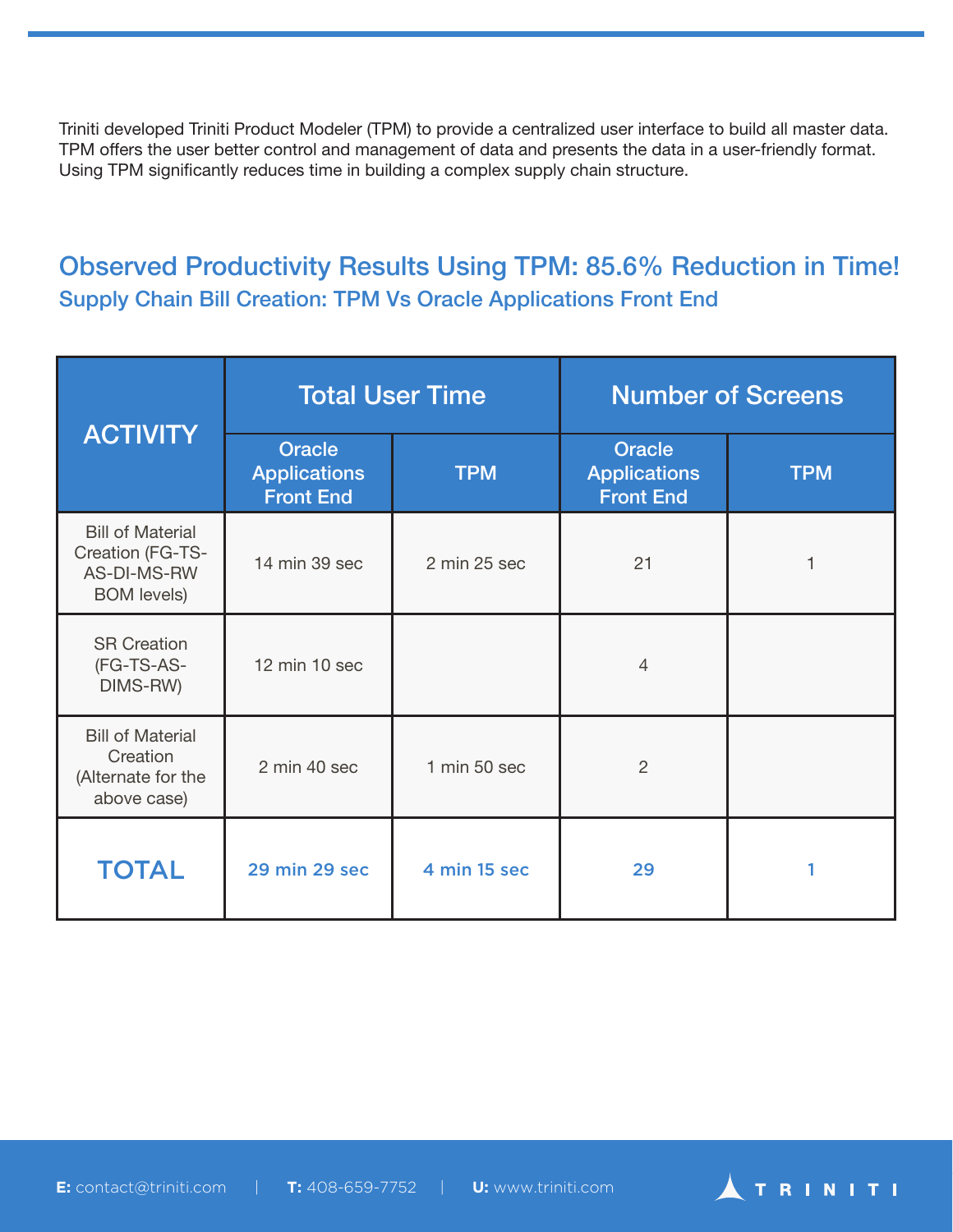## Full Supply Chain as constructed in TPM

EN Org Item Rank Spli<br>ABC M1.25661.......FG 1 100 Rank Split % 3 Drg Item Rank Split %<br>ABC M1.25662.......TS 1 100 Rank Split % ⊟冀 <mark>Org</mark> Item 100 M1.25668........FG 1 100 **EXAM** Org Item Rank Split %<br>AMK M1.25662........TS 1 100 Hall Item Rank Spl<br>E M2.25664........AS 1 100 Rank Split % Assignment Set 5plit % Rank Org Item G Org Item – Assignment Set – Split<br>U AMK M2.25671........ Supplier Scheduling 100  $\mathbf{1}$ `⊟∰ Org Item Rank Split % AMK M2.25665........DI 1 100 →<br>→ Assignment Set supplier Split % Rank<br>→ Supplier Scheduling IBM + 100 + 1 `⊨∯ Org Item Rank Split %<br>AMO M2.25667........DI 1 100 ⊞≞ **Graphical** Org Item Split % Rank **Interface** ⋴∰ <sup>1</sup> displaying the .<br>● Org Item split % Ram<br> AMO M1.25669........WF 100 1 Split % Rank entire Supply Chain → Assignment Set supplier split % Rank<br>→ Supplier Scheduling INPS = 100 = 1 structure - both components and their Ong Item Split % Rank 白冊 relationships.  $\mathbf{1}$ Single window for creating, modifying and viewing supply chain structure.

**E:** contact@triniti.com | **T:** 408-659-7752 | **U:** www.triniti.com

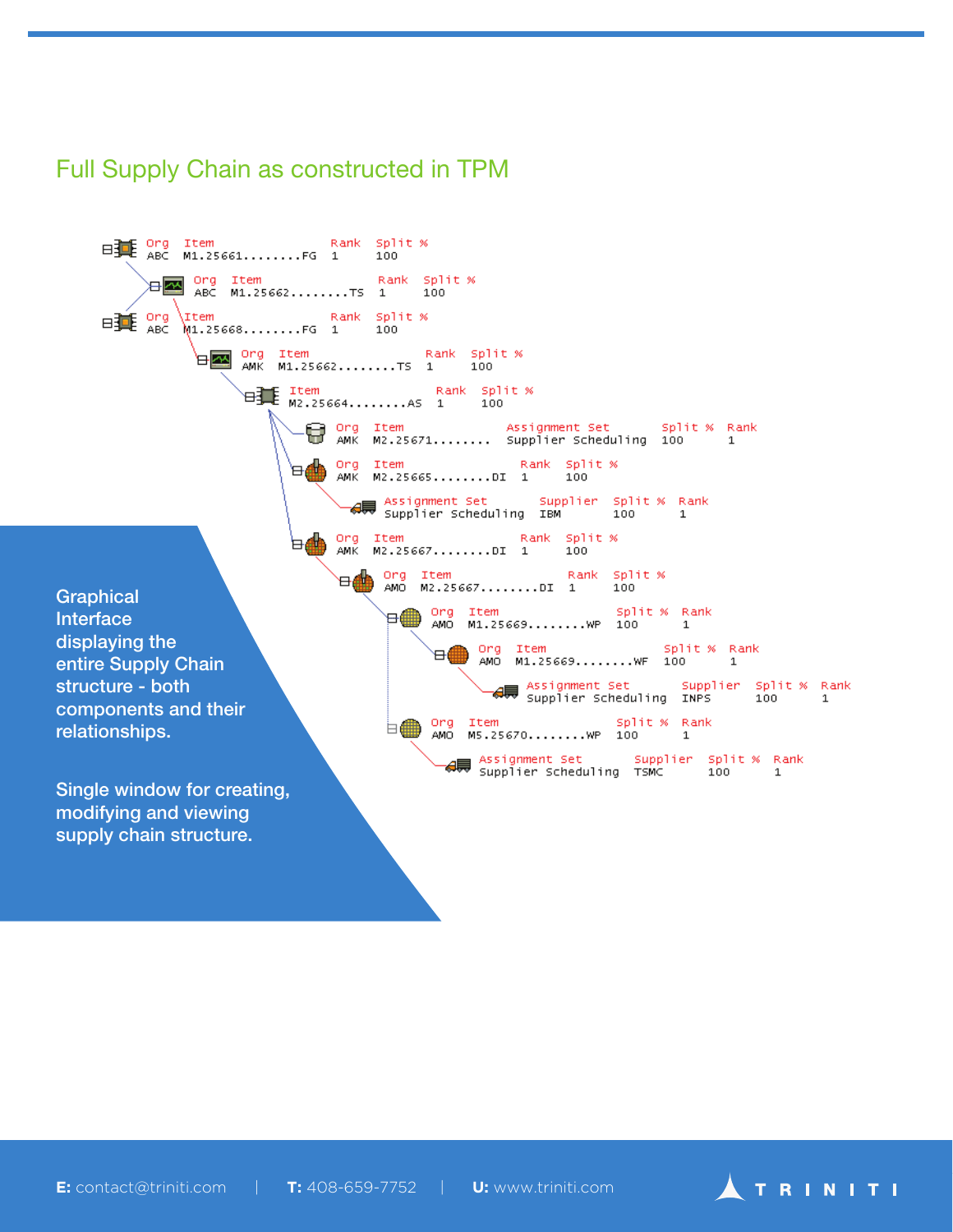

## Triniti Product Modeler

# High Level Architecture & Framework of TPM

The above figure illustrates the three-tier architecture of TPM.

### Application Builder

Facilitates administrators to configure menu items, workflows, nodes, relations, sequences, models, eWorksheets, role-based security (RBS) and user-based security (UBS) profiles.

### Authentication Server

Facilitates creation of roles and users, assignment of roles to the users. It maps the control access to different application features.

## Product Modeler

A deployable Web application that interfaces with Oracle Applications. Facilitates users to create, modify, and view master data from a single user-friendly interface. Hierarchical and structured data is built by dragging and dropping nodes and linking them with appropriate relation connectors.

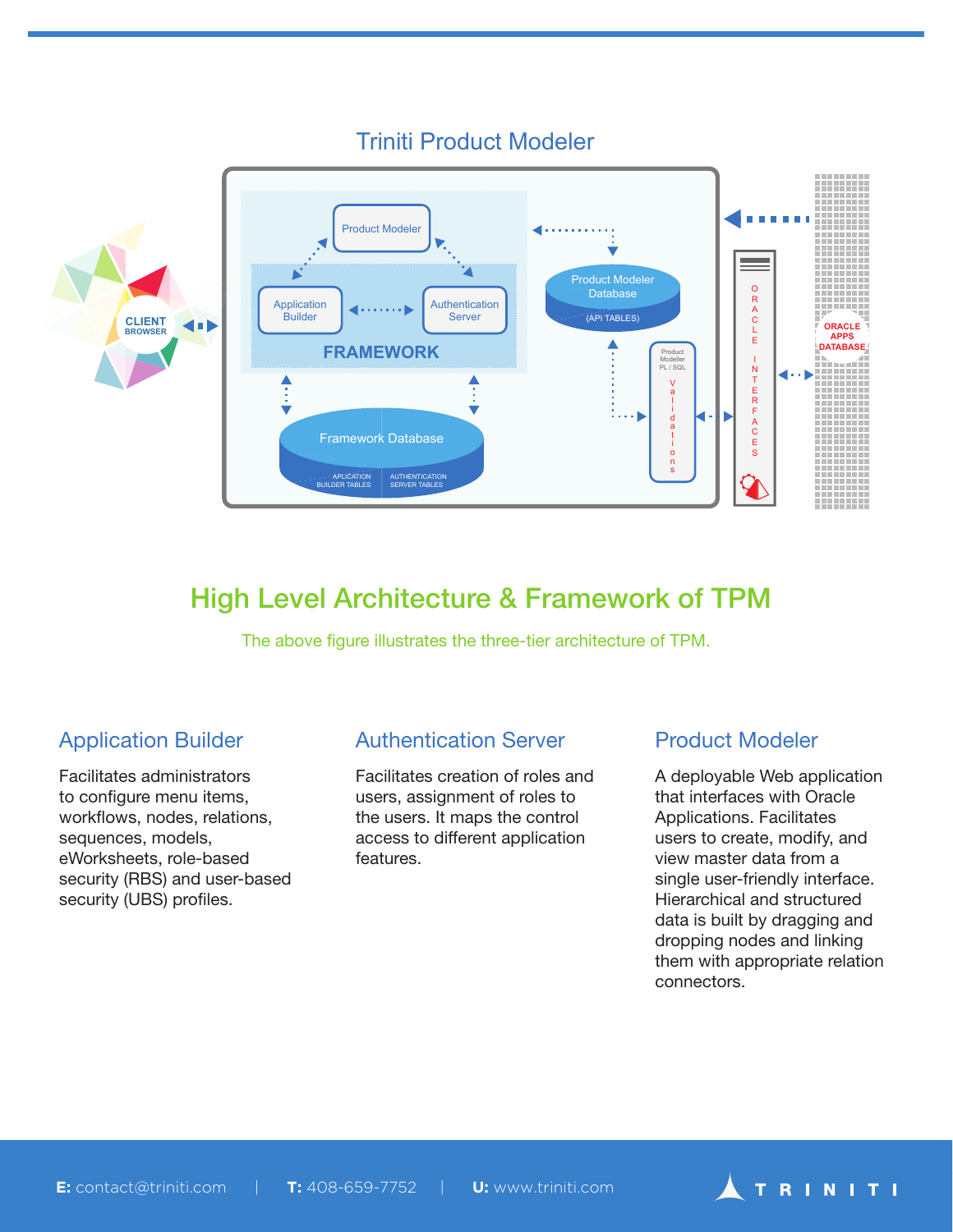# Key Features of TPM

### Routing Templates

Routing Mass Change

### Single graphical screen to define the following:

- Items & Item Attributes/ **Properties**
- Bill of Materials
- Alternate BOM
- Co-Products
- Substitute Components
- Sourcing Rules

#### Global Where Used

- Drills down through multiple BOM levels
- Search with filters

#### View Cum Yield & Cycle Time

Mass BOM Copy (from one inventory organization to another)

#### Item Mass Update

- Selection criteria based on plant, items, attributes, characteristics.
- Where Used criteria based on plant, material, attributes and characteristics
- Update criteria on item attributes, characteristics and templates
- Update propagation based on BOM levels
- Exclusion of specific items or attributes on updates
- Override of values on updates

#### Model (improves data accuracy & efficiency)

- Model can be used to standardize manufacturing processes and sourcing for technologies.
- Model can be nested together. User can automatically look for the "Best Fit" of existing model.

#### Supply Views - View real-time global supply for ALL levels of a supply chain BOM

- By BOM level
- By Organization
- By Item Number
- By Item Organization Level

### Highly configurable

to match changing business requirements

#### Additional Features:

- Item Catalogs
- Safety Stock
- Routing/ Routing Operations/ Network operations/ Operation Resources
- Common Routings
- BOM component DFFs

### TPM currently supports 11.5.9, 11.5.10,R12.06, R12.1 and R12.2

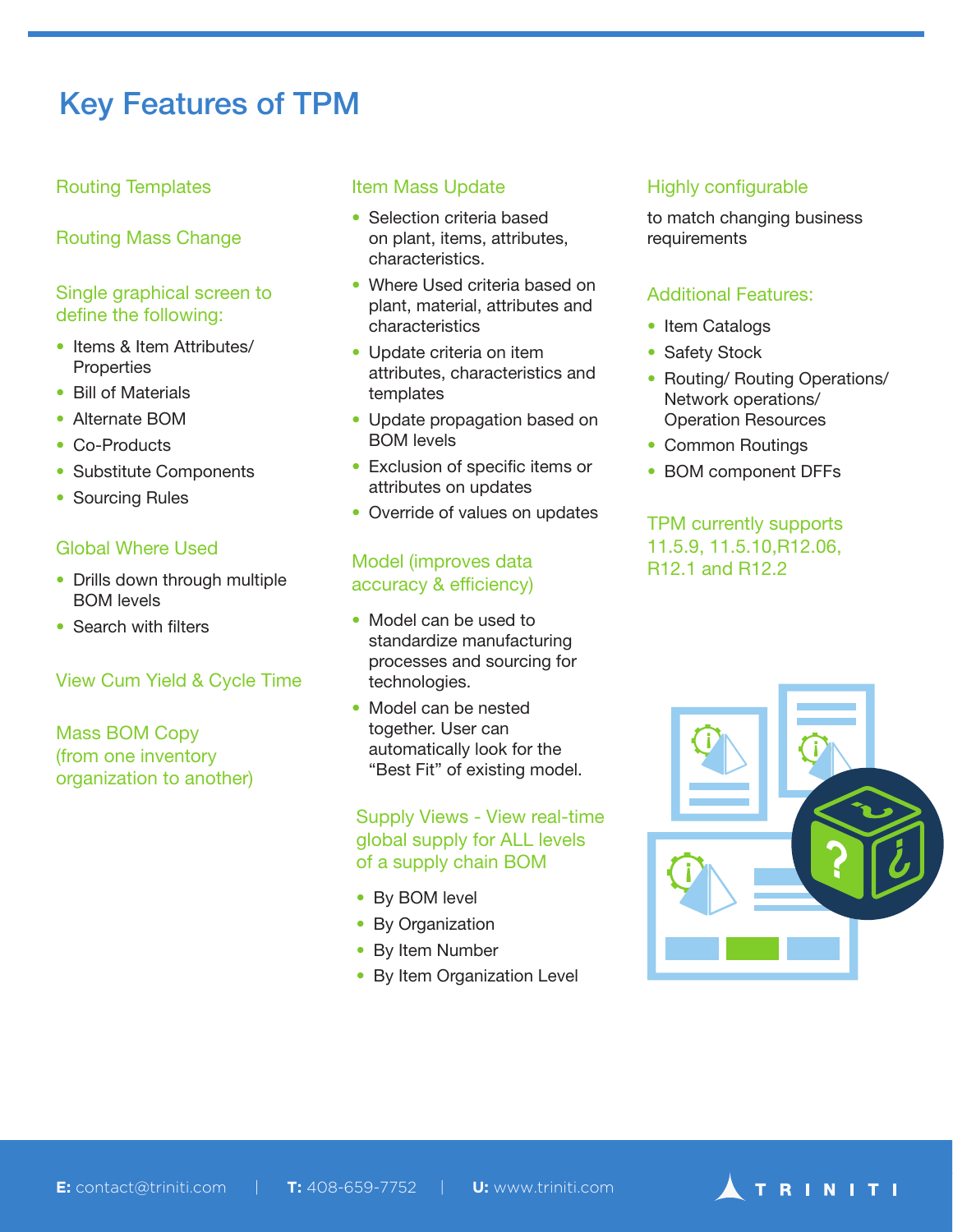# Benefits of TPM

- Increase in productivity due to significant saving in time in building a complex BOM
- Graphically visible and intuitively linked product structure reduces errors
- Using templates ensures data integrity and speedy inputs
- Real time view of supply-chain throughout the enterprise
- Single platform to generate all supply-chain bill information
- Can be used as a centralized master data management tool by integrating with different systems
- Mass update features help in speedy and accurate transfer of data from one plant to another
- Workflow enabled application facilitates users to build supply chain BOM collaboratively
- Global Where Used feature to quickly identify set of assemblies for a component
- Facility to store and search for models, reducing data redundancy
- Reduces time & effort required to build complex BOM & sourcing structures by 80% or more.
- Timely, Reliable, Accurate and Complete (TRAC) Master Data significantly improve processes associated with Manufacturing, Planning, Financial, Marketing and Sales.
- Low cost of ownership (OAG compliant).